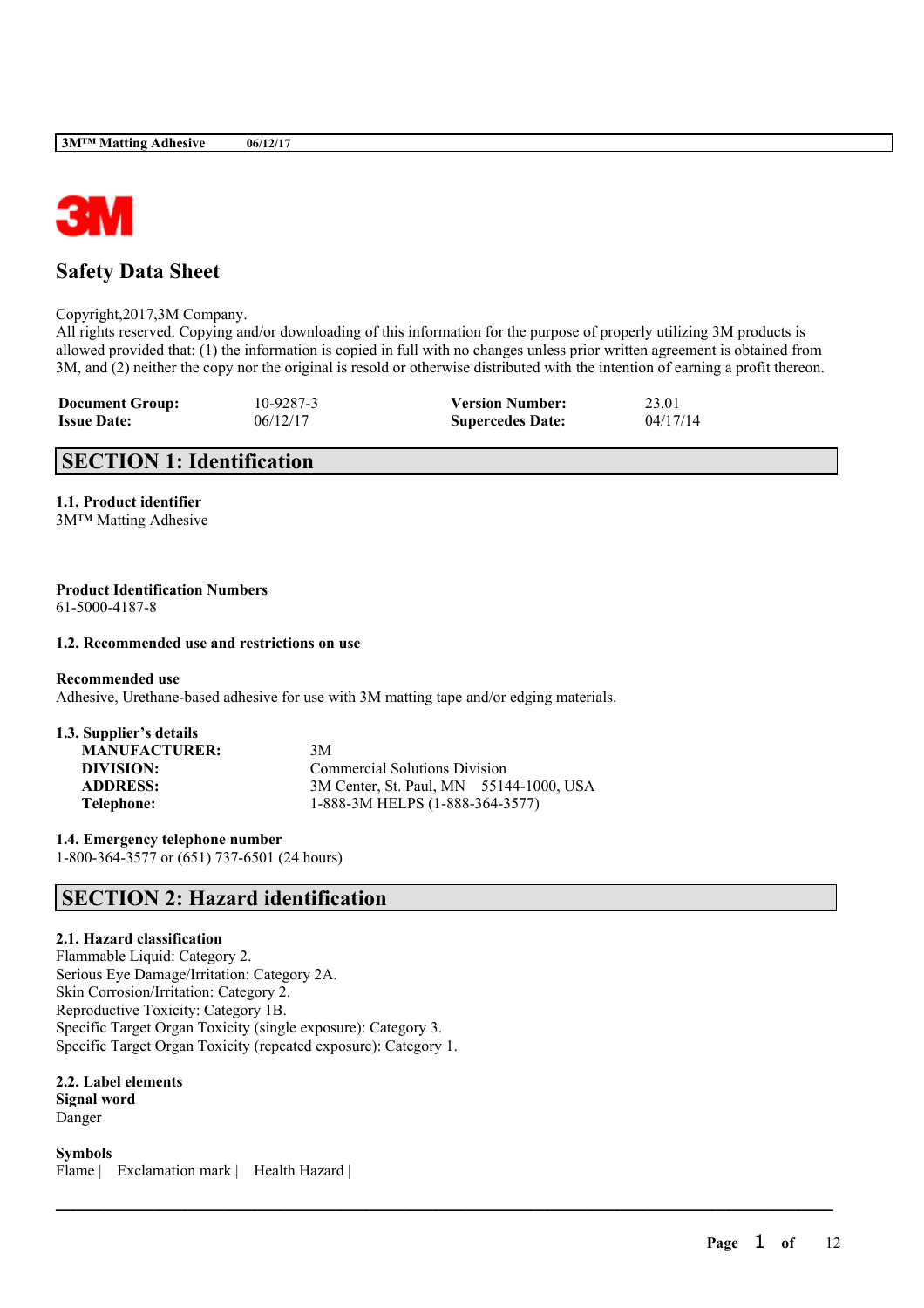

**Hazard Statements** Highly flammable liquid and vapor.

Causes serious eye irritation. Causes skin irritation. May cause drowsiness or dizziness. May damage fertility or the unborn child.

Causes damage to organs through prolonged or repeated exposure: nervous system | sensory organs |

### **Precautionary Statements**

### **Prevention:**

Obtain special instructions before use. Do not handle until all safety precautions have been read and understood. Keep away from heat/sparks/open flames/hot surfaces. - No smoking. Ground/bond container and receiving equipment. Use only non-sparking tools. Take precautionary measures against static discharge. Keep container tightly closed. Use explosion-proof electrical/ventilating/lighting equipment. Do not breathe dust/fume/gas/mist/vapors/spray. Use only outdoors or in a well-ventilated area. Wear protective gloves and eye/face protection. Do not eat, drink or smoke when using this product. Wash thoroughly after handling.

### **Response:**

IF INHALED: Remove person to fresh air and keep comfortable for breathing. IF ON SKIN (or hair): Take off immediately all contaminated clothing. Rinse skin with water/shower. IF IN EYES: Rinse cautiously with water for several minutes. Remove contact lenses, if present and easy to do. Continue rinsing. If eye irritation persists: Get medical advice/attention. If skin irritation occurs: Get medical advice/attention. Take off contaminated clothing and wash it before reuse. IF exposed or concerned: Get medical advice/attention. In case of fire: Use a fire fighting agent suitable for flammable liquids such as dry chemical or carbon dioxide to extinguish.

 $\mathcal{L}_\mathcal{L} = \mathcal{L}_\mathcal{L} = \mathcal{L}_\mathcal{L} = \mathcal{L}_\mathcal{L} = \mathcal{L}_\mathcal{L} = \mathcal{L}_\mathcal{L} = \mathcal{L}_\mathcal{L} = \mathcal{L}_\mathcal{L} = \mathcal{L}_\mathcal{L} = \mathcal{L}_\mathcal{L} = \mathcal{L}_\mathcal{L} = \mathcal{L}_\mathcal{L} = \mathcal{L}_\mathcal{L} = \mathcal{L}_\mathcal{L} = \mathcal{L}_\mathcal{L} = \mathcal{L}_\mathcal{L} = \mathcal{L}_\mathcal{L}$ 

### **Storage:**

Store in a well-ventilated place. Keep cool. Keep container tightly closed. Store locked up.

### **Disposal:**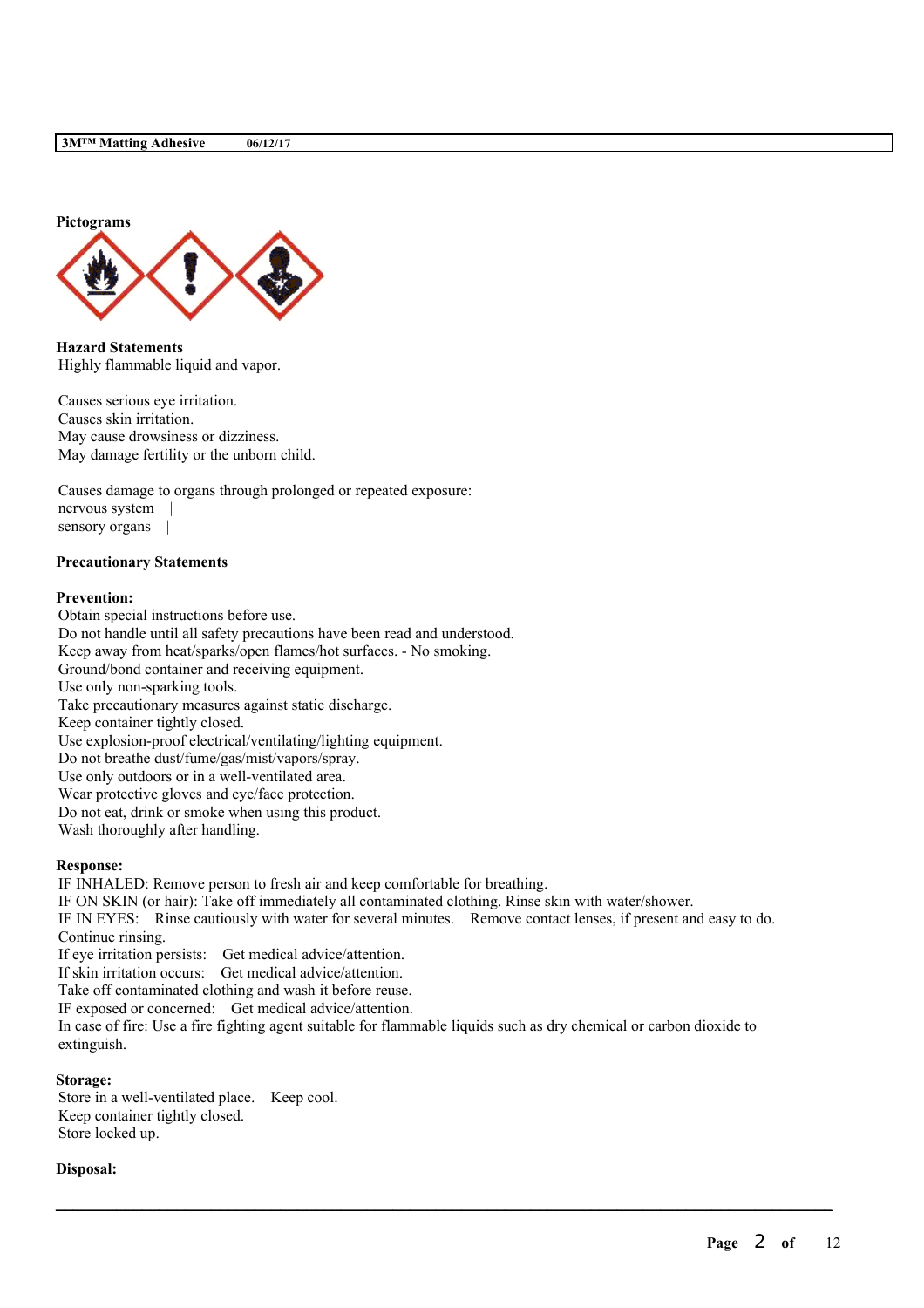Dispose of contents/container in accordance with applicable local/regional/national/international regulations.

### **2.3. Hazards not otherwise classified**

16% of the mixture consists of ingredients of unknown acute oral toxicity.

# **SECTION 3: Composition/information on ingredients**

| Ingredient                                         | C.A.S. No. | $\%$ by Wt                  |
|----------------------------------------------------|------------|-----------------------------|
| METHYL ETHYL KETONE                                | 78-93-3    | 70 Trade Secret *<br>$40 -$ |
| <b>TOLUENE</b>                                     | 108-88-3   | 10 - 30 Trade Secret *      |
| ADIPATE-BUTANEDIOL-4,4'-DIPHENYLMETHANE 30662-91-0 |            | 10 - 30 Trade Secret *      |
| DIISOCYANATE-HEXANEDIOL RESIN                      |            |                             |
| $N,N'-BIS(2,6-$                                    | 2162-74-5  | $\leq 1.0$ Trade Secret $*$ |
| DIISOPROPYLPHENYL)CARBODIIMIDE                     |            |                             |
| 2,6-DIISOPROPYLPHENYL ISOCYANATE                   | 28178-42-9 | $\leq 0.01$ Trade Secret *  |

\*The specific chemical identity and/or exact percentage (concentration) of this composition has been withheld as a trade secret.

# **SECTION 4: First aid measures**

### **4.1. Description of first aid measures**

### **Inhalation:**

Remove person to fresh air. If you feel unwell, get medical attention.

### **Skin Contact:**

Immediately wash with soap and water. Remove contaminated clothing and wash before reuse. If signs/symptoms develop, get medical attention.

### **Eye Contact:**

Immediately flush with large amounts of water. Remove contact lenses if easy to do. Continue rinsing. Get medical attention.

### **If Swallowed:**

Rinse mouth. If you feel unwell, get medical attention.

### **4.2. Most important symptoms and effects, both acute and delayed**

See Section 11.1. Information on toxicological effects.

### **4.3. Indication of any immediate medical attention and special treatment required** Not applicable

# **SECTION 5: Fire-fighting measures**

### **5.1. Suitable extinguishing media**

In case of fire: Use a fire fighting agent suitable for flammable liquids such as dry chemical or carbon dioxide to extinguish.

 $\mathcal{L}_\mathcal{L} = \mathcal{L}_\mathcal{L} = \mathcal{L}_\mathcal{L} = \mathcal{L}_\mathcal{L} = \mathcal{L}_\mathcal{L} = \mathcal{L}_\mathcal{L} = \mathcal{L}_\mathcal{L} = \mathcal{L}_\mathcal{L} = \mathcal{L}_\mathcal{L} = \mathcal{L}_\mathcal{L} = \mathcal{L}_\mathcal{L} = \mathcal{L}_\mathcal{L} = \mathcal{L}_\mathcal{L} = \mathcal{L}_\mathcal{L} = \mathcal{L}_\mathcal{L} = \mathcal{L}_\mathcal{L} = \mathcal{L}_\mathcal{L}$ 

### **5.2. Special hazards arising from the substance or mixture**

Closed containers exposed to heat from fire may build pressure and explode.

### **Hazardous Decomposition or By-Products**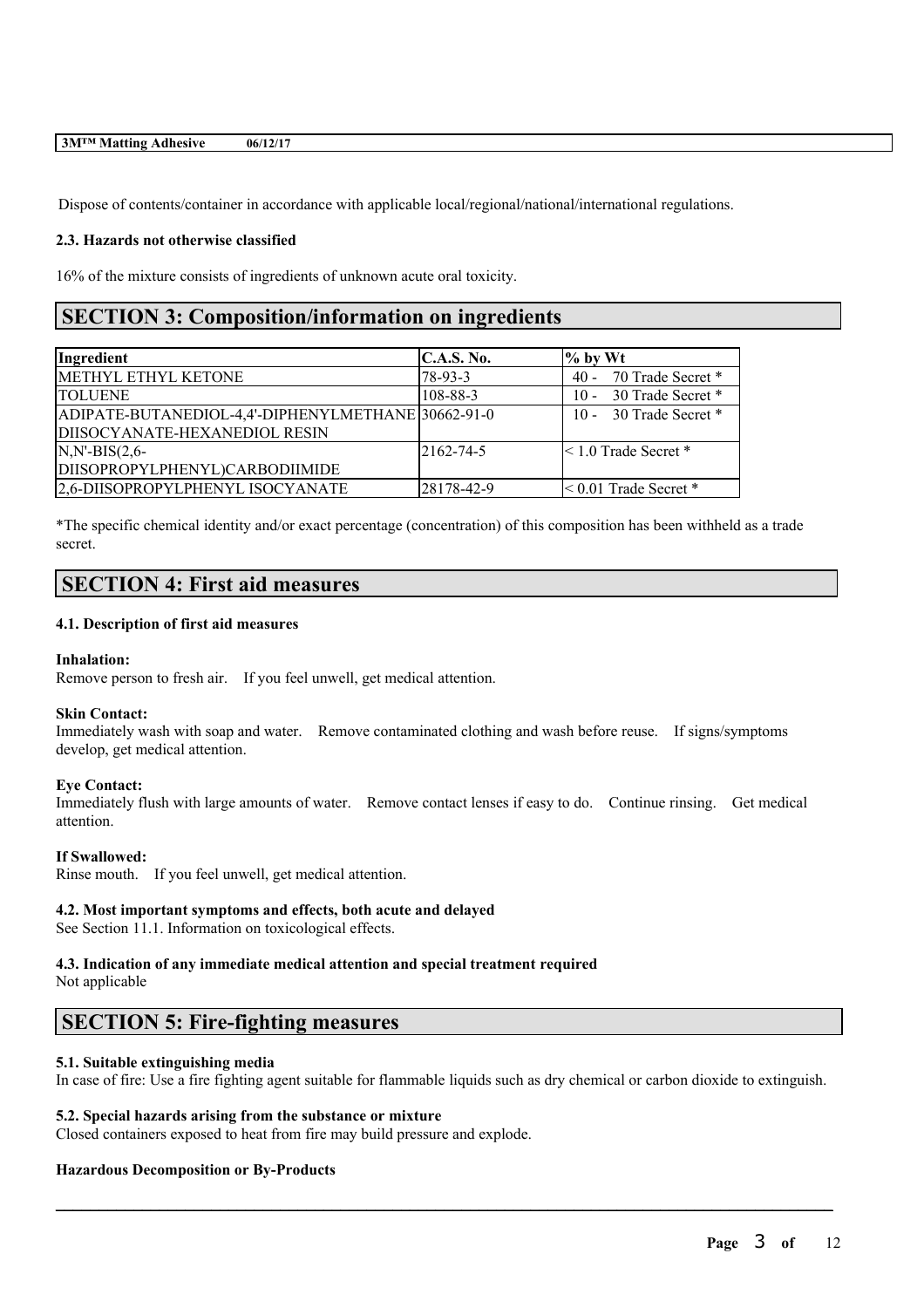| <b>Substance</b> |  |
|------------------|--|
| Carbon monoxide  |  |
| Carbon dioxide   |  |

**Substance Condition** During Combustion During Combustion

### **5.3. Special protective actions for fire-fighters**

Water may not effectively extinguish fire; however, it should be used to keep fire-exposed containers and surfaces cool and prevent explosive rupture.

# **SECTION 6: Accidental release measures**

### **6.1. Personal precautions, protective equipment and emergency procedures**

Evacuate area. Keep away from heat/sparks/open flames/hot surfaces. - No smoking. Use only non-sparking tools. Ventilate the area with fresh air. For large spill, or spills in confined spaces, provide mechanical ventilation to disperse or exhaust vapors, in accordance with good industrial hygiene practice. Warning! A motor could be an ignition source and could cause flammable gases or vapors in the spill area to burn or explode. Refer to other sections of this SDS for information regarding physical and health hazards, respiratory protection, ventilation, and personal protective equipment.

### **6.2. Environmental precautions**

Avoid release to the environment. For larger spills, cover drains and build dikes to prevent entry into sewer systems or bodies of water.

### **6.3. Methods and material for containment and cleaning up**

Contain spill. Cover spill area with a fire-extinguishing foam. An appropriate aqueous film forming foam (AFFF) is recommended. Working from around the edges of the spill inward, cover with bentonite, vermiculite, or commercially available inorganic absorbent material. Mix in sufficient absorbent until it appears dry. Remember, adding an absorbent material does not remove a physical, health, or environmental hazard. Collect as much of the spilled material as possible using non-sparking tools. Place in a metal container approved for transportation by appropriate authorities. Clean up residue with an appropriate solvent selected by a qualified and authorized person. Ventilate the area with fresh air. Read and follow safety precautions on the solvent label and SDS. Seal the container. Dispose of collected material as soon as possible.

# **SECTION 7: Handling and storage**

### **7.1. Precautions for safe handling**

For industrial or professional use only. Do not use in a confined area with minimal air exchange. Do not handle until all safety precautions have been read and understood. Keep away from heat/sparks/open flames/hot surfaces. - No smoking. Use only non-sparking tools. Take precautionary measures against static discharge. Do not breathe dust/fume/gas/mist/vapors/spray. Do not get in eyes, on skin, or on clothing. Do not eat, drink or smoke when using this product. Wash thoroughly after handling. Avoid release to the environment. Avoid contact with oxidizing agents (eg. chlorine, chromic acid etc.) Wear low static or properly grounded shoes. Use personal protective equipment (gloves, respirators, etc.) as required. To minimize the risk of ignition, determine applicable electrical classifications for the process using this product and select specific local exhaust ventilation equipment to avoid flammable vapor accumulation. Ground/bond container and receiving equipment if there is potential for static electricity accumulation during transfer.

### **7.2. Conditions for safe storage including any incompatibilities**

Store in a well-ventilated place. Keep cool. Keep container tightly closed. Store away from acids. Store away from oxidizing agents.

 $\mathcal{L}_\mathcal{L} = \mathcal{L}_\mathcal{L} = \mathcal{L}_\mathcal{L} = \mathcal{L}_\mathcal{L} = \mathcal{L}_\mathcal{L} = \mathcal{L}_\mathcal{L} = \mathcal{L}_\mathcal{L} = \mathcal{L}_\mathcal{L} = \mathcal{L}_\mathcal{L} = \mathcal{L}_\mathcal{L} = \mathcal{L}_\mathcal{L} = \mathcal{L}_\mathcal{L} = \mathcal{L}_\mathcal{L} = \mathcal{L}_\mathcal{L} = \mathcal{L}_\mathcal{L} = \mathcal{L}_\mathcal{L} = \mathcal{L}_\mathcal{L}$ 

# **SECTION 8: Exposure controls/personal protection**

### **8.1. Control parameters**

### **Occupational exposure limits**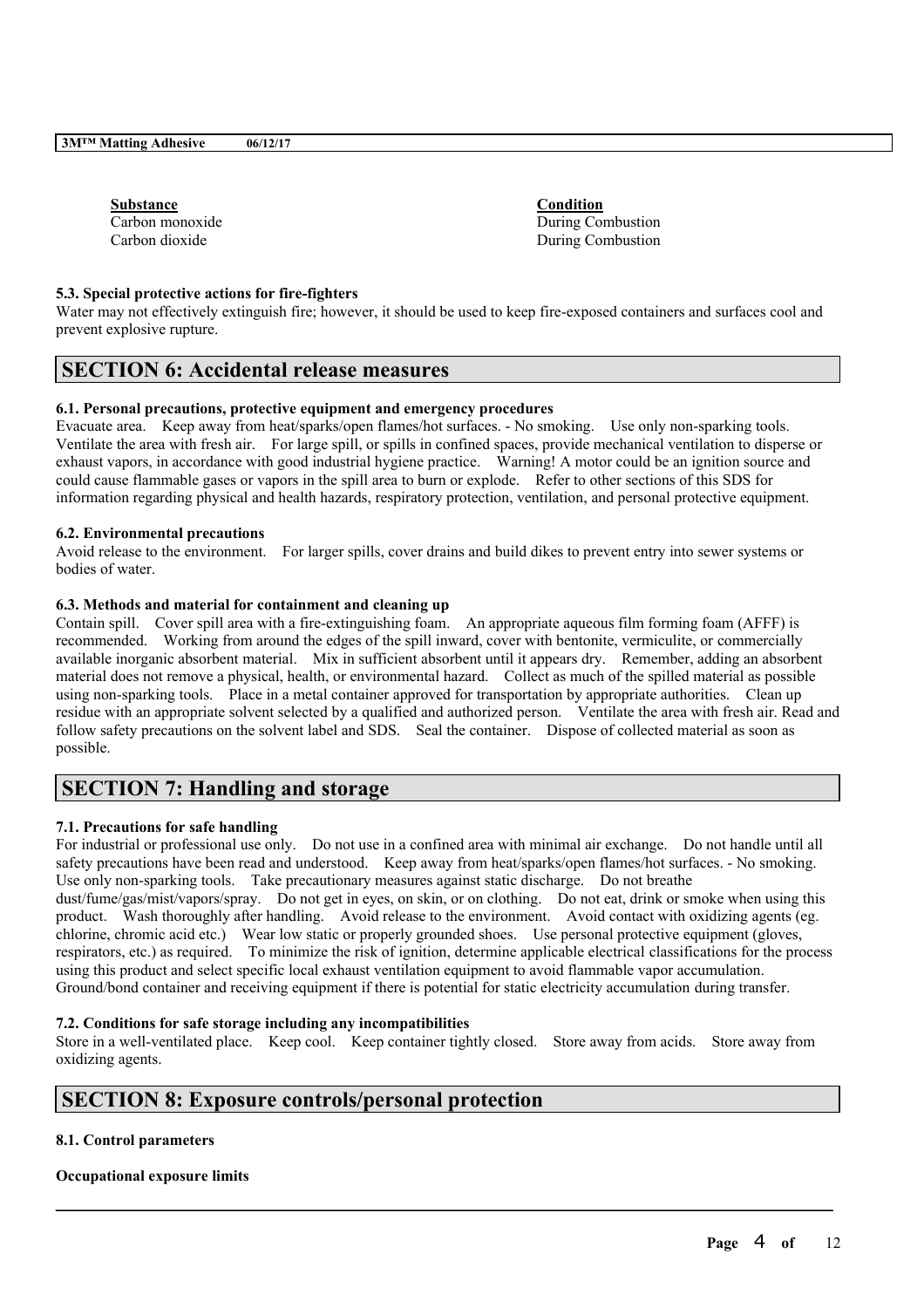If a component is disclosed in section 3 but does not appear in the table below, an occupational exposure limit is not available for the component.

| Ingredient           | <b>C.A.S. No.</b> | Agency       | Limit type                                      | Additional Comments      |
|----------------------|-------------------|--------------|-------------------------------------------------|--------------------------|
| <b>TOLUENE</b>       | $108 - 88 - 3$    | ACGIH        | TWA:20 ppm                                      | IA4: Not class, as human |
|                      |                   |              |                                                 | l carcin                 |
| <b>TOLUENE</b>       | $108 - 88 - 3$    | IOSHA        | $ TWA:200$ ppm; CEIL: 300 ppm                   |                          |
| IMETHYL ETHYL KETONE | 78-93-3           | <b>ACGIH</b> | $ TWA:200$ ppm; $STEL:300$ ppm                  |                          |
| IMETHYL ETHYL KETONE | 78-93-3           | <b>OSHA</b>  | $\text{TWA}:590 \text{ mg/m}3(200 \text{ ppm})$ |                          |

ACGIH : American Conference of Governmental Industrial Hygienists

AIHA : American Industrial Hygiene Association

CMRG : Chemical Manufacturer's Recommended Guidelines

OSHA : United States Department of Labor - Occupational Safety and Health Administration

TWA: Time-Weighted-Average

STEL: Short Term Exposure Limit

CEIL: Ceiling

### **8.2. Exposure controls**

### **8.2.1. Engineering controls**

Provide ventilated enclosure for heat curing. Curing enclosures must be exhausted to outdoors or to a suitable emission control device. Use general dilution ventilation and/or local exhaust ventilation to control airborne exposures to below relevant Exposure Limits and/or control dust/fume/gas/mist/vapors/spray. If ventilation is not adequate, use respiratory protection equipment. Use explosion-proof ventilation equipment.

### **8.2.2. Personal protective equipment (PPE)**

### **Eye/face protection**

Select and use eye/face protection to prevent contact based on the results of an exposure assessment. The following eye/face protection(s) are recommended:

Indirect Vented Goggles

### **Skin/hand protection**

Select and use gloves and/or protective clothing approved to relevant local standards to prevent skin contact based on the results of an exposure assessment. Selection should be based on use factors such as exposure levels, concentration of the substance or mixture, frequency and duration, physical challenges such as temperature extremes, and other use conditions. Consult with your glove and/or protective clothing manufacturer for selection of appropriate compatible gloves/protective clothing.

Gloves made from the following material(s) are recommended: Fluoroelastomer Polyethylene Polymer laminate

### **Respiratory protection**

An exposure assessment may be needed to decide if a respirator is required. If a respirator is needed, use respirators as part of a full respiratory protection program. Based on the results of the exposure assessment, select from the following respirator type(s) to reduce inhalation exposure:

 $\mathcal{L}_\mathcal{L} = \mathcal{L}_\mathcal{L} = \mathcal{L}_\mathcal{L} = \mathcal{L}_\mathcal{L} = \mathcal{L}_\mathcal{L} = \mathcal{L}_\mathcal{L} = \mathcal{L}_\mathcal{L} = \mathcal{L}_\mathcal{L} = \mathcal{L}_\mathcal{L} = \mathcal{L}_\mathcal{L} = \mathcal{L}_\mathcal{L} = \mathcal{L}_\mathcal{L} = \mathcal{L}_\mathcal{L} = \mathcal{L}_\mathcal{L} = \mathcal{L}_\mathcal{L} = \mathcal{L}_\mathcal{L} = \mathcal{L}_\mathcal{L}$ 

Half facepiece or full facepiece air-purifying respirator suitable for organic vapors

For questions about suitability for a specific application, consult with your respirator manufacturer.

# **SECTION 9: Physical and chemical properties**

### **9.1. Information on basic physical and chemical properties**

**General Physical Form:** Liquid

**Odor, Color, Grade:** clear solvent odor.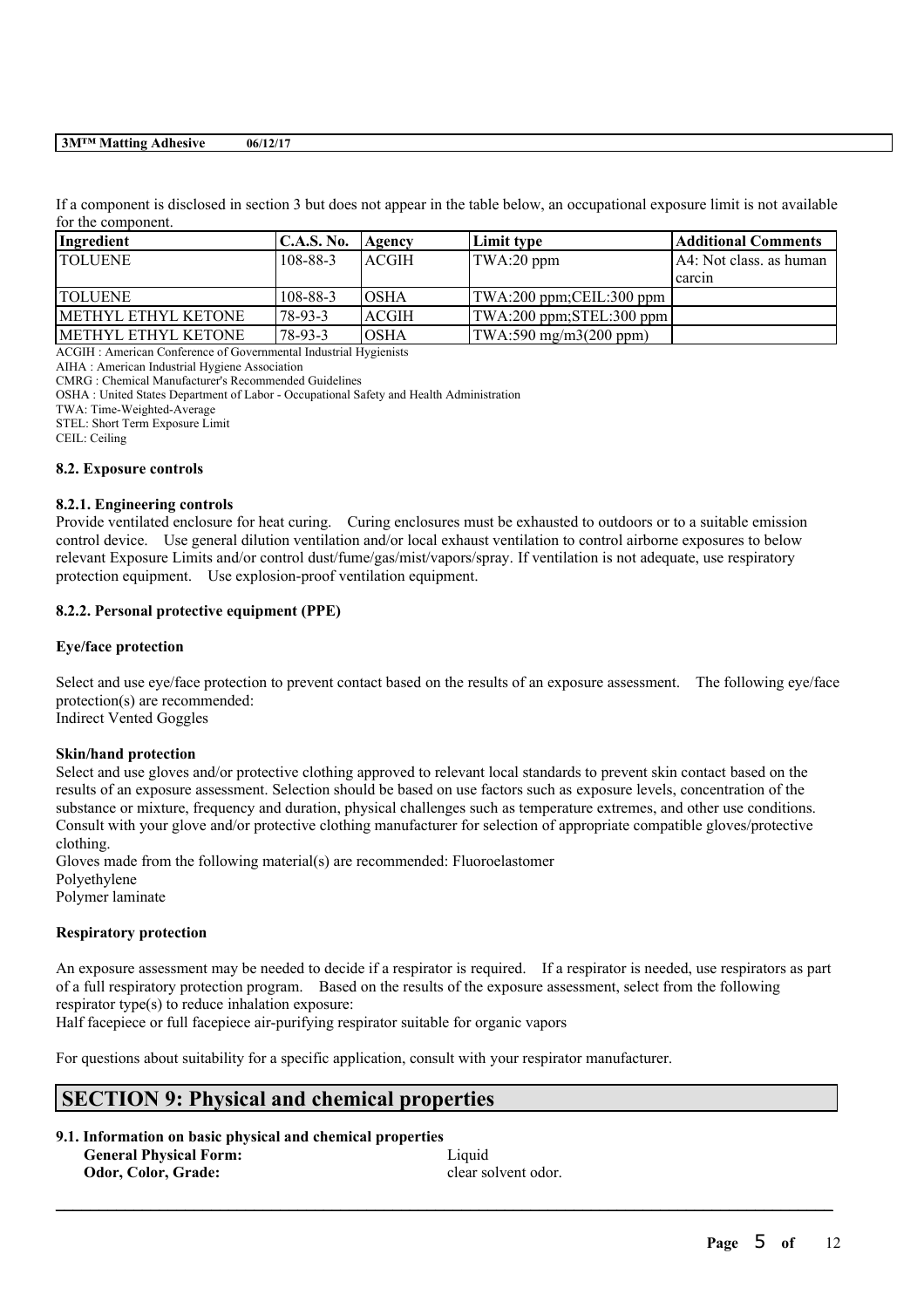**Odor threshold** *No Data Available* **pH** *Not Applicable* **Melting point** *Not Applicable* **Boiling Point** 176 °F **Flash Point** 30 ºF [*Test Method:*Tagliabue Closed Cup] **Evaporation rate** 2.7 [*Ref Std:*ETHER=1] **Flammability** (solid, gas) Not Applicable **Flammable Limits(LEL)** 1.37 % **Flammable Limits(UEL)** 11.5 % **Vapor Pressure** <=71 mmHg [@ 68 ºF] **Vapor Density** 2.5 [*Ref Std:*AIR=1] **Density** 0.95 g/ml **Specific Gravity** 0.950 [*Ref Std:*WATER=1] **Solubility** in Water Nil **Solubility- non-water** *No Data Available* **Partition coefficient: n-octanol/ water** *No Data Available* **Autoignition temperature** *No Data Available* **Decomposition temperature** *No Data Available* **Viscosity** 2,000 - 3,000 centipoise [@ 73.4 ºF ] [*Details:*MITS data] **Molecular weight** *No Data Available* **Volatile Organic Compounds** 80 - 90 % weight [*Test Method:*calculated per CARB title 2] **Percent volatile** 80 - 90 % **VOC Less H2O & Exempt Solvents** 780 - 800 g/l [*Test Method:*calculated per CARB title 2]

# **SECTION 10: Stability and reactivity**

### **10.1. Reactivity**

This material is considered to be non reactive under normal use conditions.

### **10.2. Chemical stability**

Stable.

### **10.3. Possibility of hazardous reactions**

Hazardous polymerization will not occur.

# **10.4. Conditions to avoid**

Sparks and/or flames

### **10.5. Incompatible materials** Strong acids

Strong oxidizing agents

### **10.6. Hazardous decomposition products**

**Substance Condition**

None known.

Refer to section 5.2 for hazardous decomposition products during combustion.

# **SECTION 11: Toxicological information**

The information below may not be consistent with the material classification in Section 2 if specific ingredient **classifications are mandated by a competent authority. In addition, toxicological data on ingredients may not be**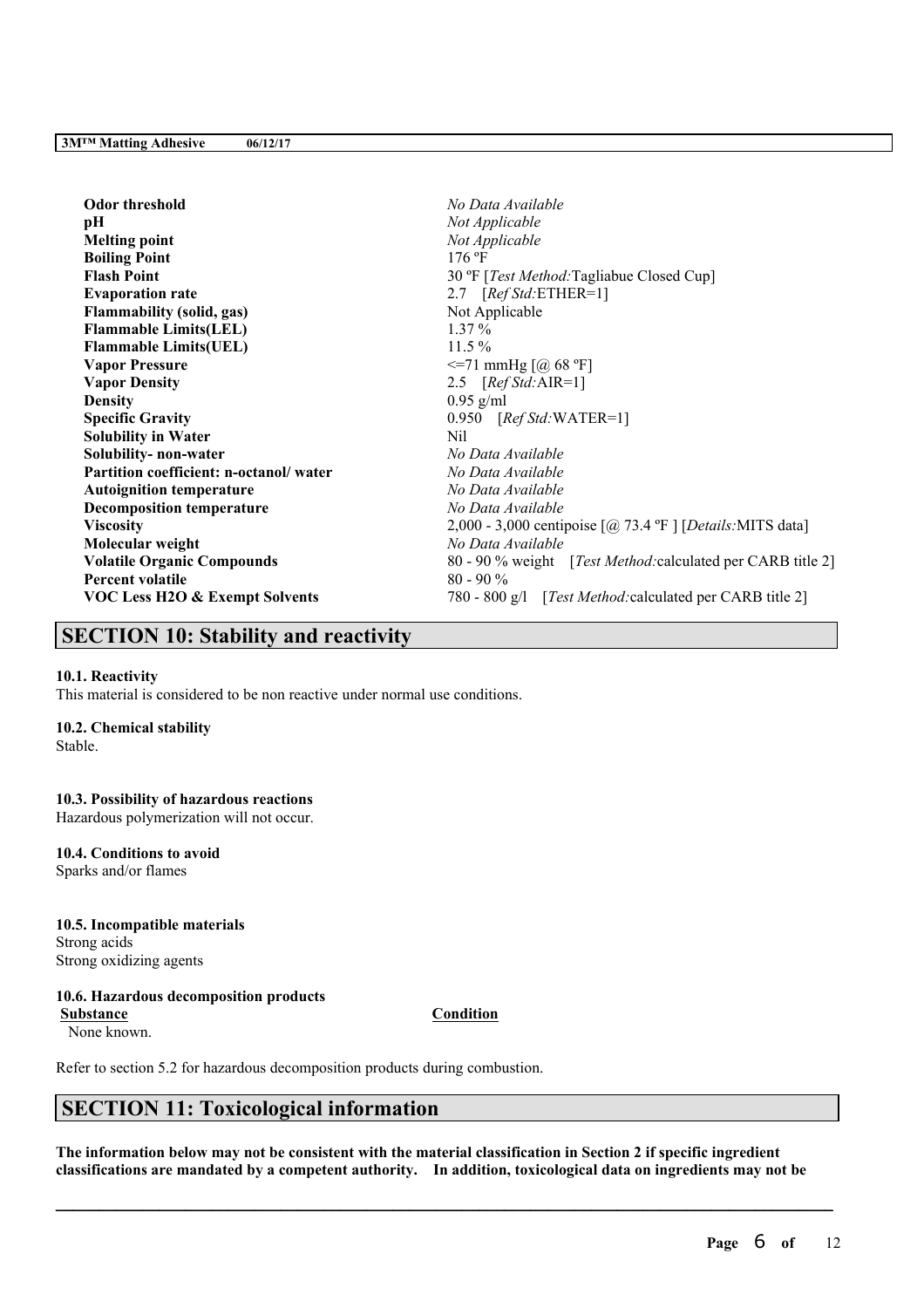|  | 06/12/17 | <b>3MTM Matting Adhesive</b> |
|--|----------|------------------------------|
|--|----------|------------------------------|

reflected in the material classification and/or the signs and symptoms of exposure, because an ingredient may be present below the threshold for labeling, an ingredient may not be available for exposure, or the data may not be **relevant to the material as a whole.**

### **11.1. Information on Toxicological effects**

### **Signs and Symptoms of Exposure**

### Based on test data and/or information on the components, this material may produce the following health effects:

### **Inhalation:**

May be harmful if inhaled.

Respiratory Tract Irritation: Signs/symptoms may include cough, sneezing, nasal discharge, headache, hoarseness, and nose and throat pain.

May cause additional health effects (see below).

### **Skin Contact:**

Skin Irritation: Signs/symptoms may include localized redness, swelling, itching, dryness, cracking, blistering, and pain.

### **Eye Contact:**

Severe Eye Irritation: Signs/symptoms may include significant redness, swelling, pain, tearing, cloudy appearance of the cornea, and impaired vision.

### **Ingestion:**

May be harmful if swallowed.

Gastrointestinal Irritation: Signs/symptoms may include abdominal pain, stomach upset, nausea, vomiting and diarrhea.

May cause additional health effects (see below).

### **Additional Health Effects:**

### **Single exposure may cause target organ effects:**

Central Nervous System (CNS) Depression: Signs/symptoms may include headache, dizziness, drowsiness, incoordination, nausea, slowed reaction time, slurred speech, giddiness, and unconsciousness.

### **Prolonged or repeated exposure may cause target organ effects:**

Prolonged or repeated exposure by ingestion may cause:

Ocular Effects: Signs/symptoms may include blurred or significantly impaired vision.

Auditory Effects: Signs/symptoms may include hearing impairment, balance dysfunction and ringing in the ears.

Olfactory Effects: Signs/symptoms may include decreased ability to detect odors and/or complete loss of smell.

Neurological Effects: Signs/symptoms may include personality changes, lack of coordination, sensory loss, tingling or numbness of the extremities, weakness, tremors, and/or changes in blood pressure and heart rate.

### **Reproductive/Developmental Toxicity:**

Contains a chemical or chemicals which can cause birth defects or other reproductive harm.

### **Toxicological Data**

If a component is disclosed in section 3 but does not appear in a table below, either no data are available for that endpoint or the data are not sufficient for classification.

 $\mathcal{L}_\mathcal{L} = \mathcal{L}_\mathcal{L} = \mathcal{L}_\mathcal{L} = \mathcal{L}_\mathcal{L} = \mathcal{L}_\mathcal{L} = \mathcal{L}_\mathcal{L} = \mathcal{L}_\mathcal{L} = \mathcal{L}_\mathcal{L} = \mathcal{L}_\mathcal{L} = \mathcal{L}_\mathcal{L} = \mathcal{L}_\mathcal{L} = \mathcal{L}_\mathcal{L} = \mathcal{L}_\mathcal{L} = \mathcal{L}_\mathcal{L} = \mathcal{L}_\mathcal{L} = \mathcal{L}_\mathcal{L} = \mathcal{L}_\mathcal{L}$ 

### **Acute Toxicity**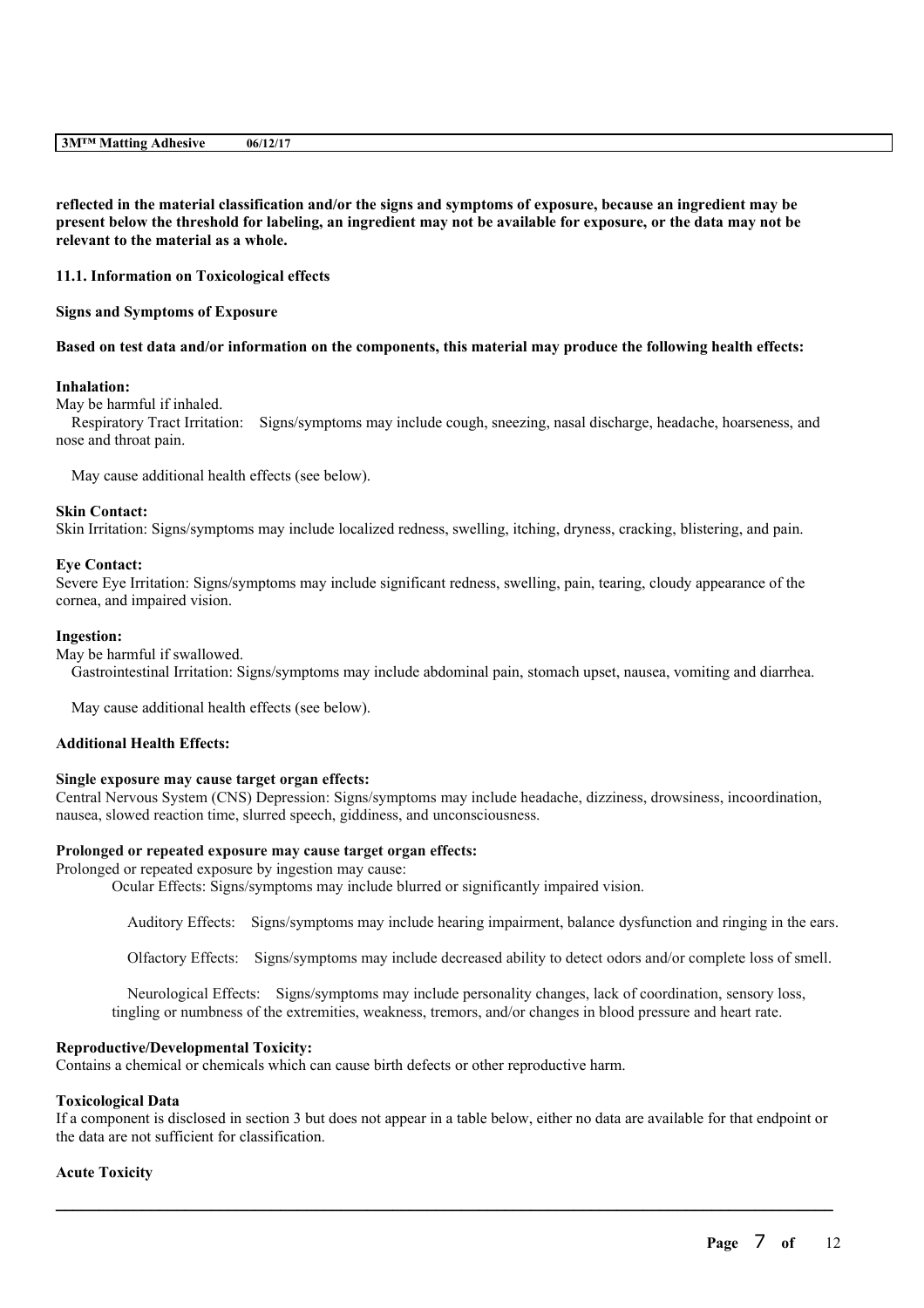| Name                                          | Route                  | <b>Species</b> | Value                                                |
|-----------------------------------------------|------------------------|----------------|------------------------------------------------------|
| Overall product                               | Inhalation-            |                | No data available; calculated ATE20 - 50 mg/l        |
|                                               | Vapor $(4 \text{ hr})$ |                |                                                      |
| Overall product                               | Ingestion              |                | No data available; calculated ATE2,000 - 5,000 mg/kg |
| METHYL ETHYL KETONE                           | Dermal                 | Rabbit         | $LD50 > 8,050$ mg/kg                                 |
| METHYL ETHYL KETONE                           | Inhalation-            | Rat            | $LC50$ 34.5 mg/l                                     |
|                                               | Vapor (4               |                |                                                      |
|                                               | hours)                 |                |                                                      |
| METHYL ETHYL KETONE                           | Ingestion              | Rat            | LD50<br>$2,737$ mg/kg                                |
| <b>TOLUENE</b>                                | Dermal                 | Rat            | LD50<br>$12,000$ mg/kg                               |
| <b>TOLUENE</b>                                | Inhalation-            | Rat            | LC50<br>$30 \text{ mg/l}$                            |
|                                               | Vapor (4               |                |                                                      |
|                                               | hours)                 |                |                                                      |
| <b>TOLUENE</b>                                | Ingestion              | Rat            | $5,550$ mg/kg<br>LD50                                |
| N,N'-BIS(2,6-DIISOPROPYLPHENYL)CARBODIIMIDE   | Dermal                 | Rat            | $LD50 > 2,000$ mg/kg                                 |
| N,N'-BIS(2,6-DIISOPROPYLPHENYL)CARBODIIMIDE   | Ingestion              | Rat            | LD50 $>300$ , <2000 mg/kg                            |
| $\Lambda$ TE $=$ a suita tambable a structure |                        |                |                                                      |

 $ATE = acute$  toxicity estimate

### **Skin Corrosion/Irritation**

| Name                                 | <b>Species</b> | Value              |
|--------------------------------------|----------------|--------------------|
|                                      |                |                    |
| <b>METHYL ETHYL</b><br><b>KETONE</b> | Rabbit         | Minimal irritation |
| <b>TOLUENE</b>                       | Rabbit         | Irritant           |

## **Serious Eye Damage/Irritation**

| Name                | <b>Species</b> | Value             |
|---------------------|----------------|-------------------|
| METHYL ETHYL KETONE | Rabbit         | Severe irritant   |
| <b>TOLUENE</b>      | Rabbit         | Moderate irritant |

# **Skin Sensitization**

| <b>Name</b>                  | <b>Species</b>   | <b>WY 3</b><br>√alue         |
|------------------------------|------------------|------------------------------|
| <b>TOLUENE</b><br>$\sqrt{2}$ | $\sim$<br>Guinea | $\cdot$<br>Not<br>classified |
|                              | pig              |                              |

### **Respiratory Sensitization**

For the component/components, either no data are currently available or the data are not sufficient for classification.

### **Germ Cell Mutagenicity**

| Name                | Route    | Value         |
|---------------------|----------|---------------|
| METHYL ETHYL KETONE | In Vitro | Not mutagenic |
| <b>TOLUENE</b>      | In Vitro | Not mutagenic |
| <b>TOLUENE</b>      | In vivo  | Not mutagenic |

### **Carcinogenicity**

| <b>Name</b>         | Route      | <b>Species</b> | Value                                                                           |
|---------------------|------------|----------------|---------------------------------------------------------------------------------|
| METHYL ETHYL KETONE | Inhalation | Human          | Not carcinogenic                                                                |
| <b>TOLUENE</b>      | Dermal     | Mouse          | Some positive data exist, but the data are not<br>sufficient for classification |
| <b>TOLUENE</b>      | Ingestion  | Rat            | Some positive data exist, but the data are not<br>sufficient for classification |
| <b>TOLUENE</b>      | Inhalation | Mouse          | Some positive data exist, but the data are not<br>sufficient for classification |

# **Reproductive Toxicity**

# **Reproductive and/or Developmental Effects**

| <b>B</b> T<br>Name           | Route      | $\mathbf{v}$ $\mathbf{v}$<br>Value               | $\sim$<br><b>Species</b> | <b>Test Result</b>                     | Exposure<br>Duration |
|------------------------------|------------|--------------------------------------------------|--------------------------|----------------------------------------|----------------------|
| <b>KETONE</b><br>ETHYI<br>МF | Inhalation | $\sim$<br>classified<br>l for development<br>Not | Rat                      | <b>OAEL</b><br>$\Omega$<br>$\sigma$ .o | during               |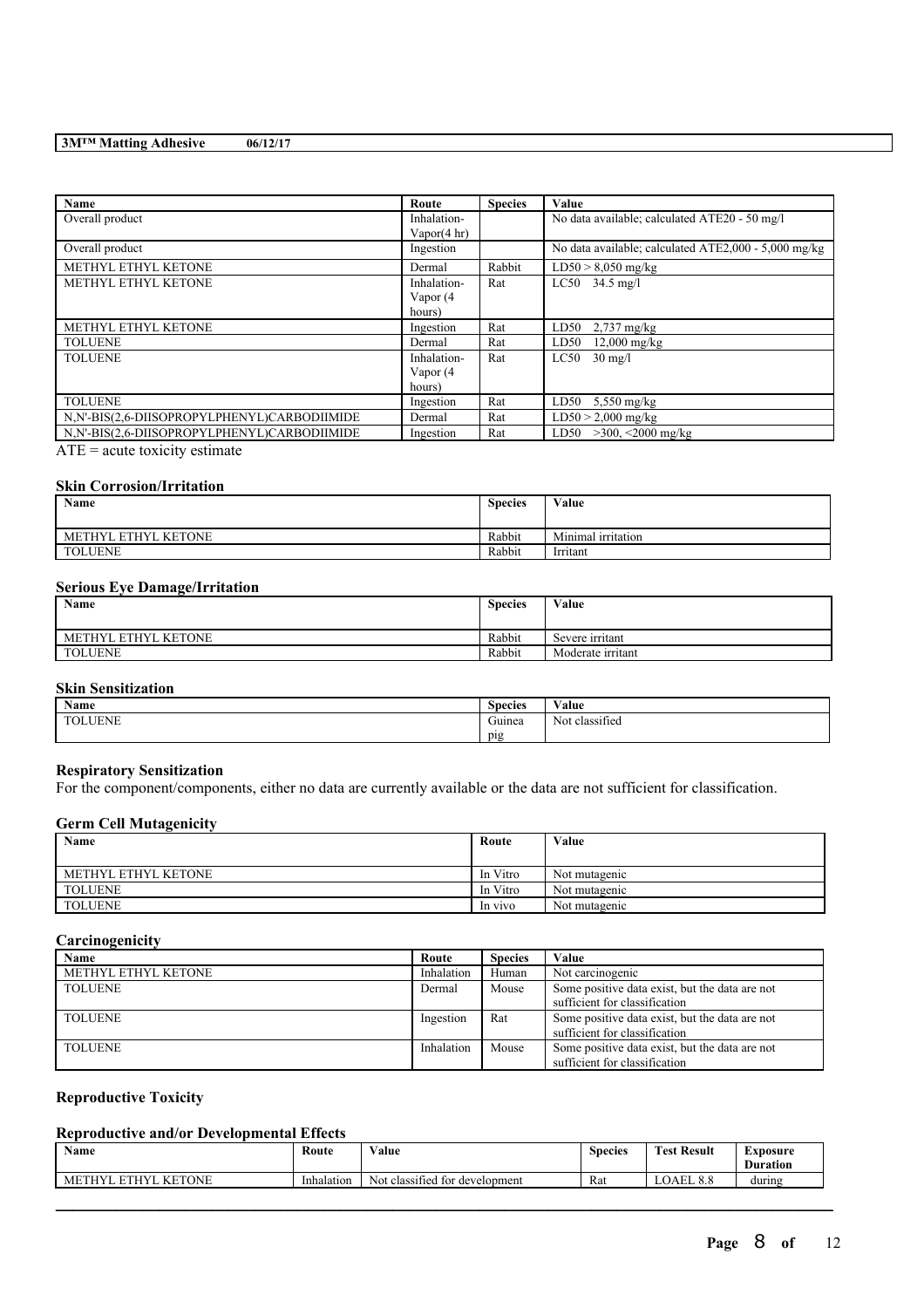|                |            |                                        |       | mg/l             | gestation    |
|----------------|------------|----------------------------------------|-------|------------------|--------------|
| <b>TOLUENE</b> | Inhalation | Not classified for female reproduction | Human | <b>NOAEL Not</b> | occupational |
|                |            |                                        |       | available        | exposure     |
| <b>TOLUENE</b> | Inhalation | Not classified for male reproduction   | Rat   | NOAEL 2.3        | generation   |
|                |            |                                        |       | mg/l             |              |
| <b>TOLUENE</b> | Ingestion  | Toxic to development                   | Rat   | LOAEL 520        | during       |
|                |            |                                        |       | mg/kg/day        | gestation    |
| <b>TOLUENE</b> | Inhalation | Toxic to development                   | Human | <b>NOAEL Not</b> | poisoning    |
|                |            |                                        |       | available        | and/or abuse |

# **Target Organ(s)**

# **Specific Target Organ Toxicity - single exposure**

| Name                                 | Route      | <b>Target Organ(s)</b>               | Value                                                                              | <b>Species</b>                    | <b>Test Result</b>            | <b>Exposure</b><br><b>Duration</b> |
|--------------------------------------|------------|--------------------------------------|------------------------------------------------------------------------------------|-----------------------------------|-------------------------------|------------------------------------|
| METHYL ETHYL<br><b>KETONE</b>        | Inhalation | central nervous<br>system depression | May cause drowsiness or<br>dizziness                                               | official<br>classifica<br>tion    | <b>NOAEL Not</b><br>available |                                    |
| <b>METHYL ETHYL</b><br><b>KETONE</b> | Inhalation | respiratory irritation               | Some positive data exist, but the<br>data are not sufficient for<br>classification | Human                             | <b>NOAEL Not</b><br>available |                                    |
| METHYL ETHYL<br><b>KETONE</b>        | Ingestion  | central nervous<br>system depression | May cause drowsiness or<br>dizziness                                               | Professio<br>nal<br>judgeme<br>nt | <b>NOAEL Not</b><br>available |                                    |
| METHYL ETHYL<br><b>KETONE</b>        | Ingestion  | liver                                | Not classified                                                                     | Rat                               | <b>NOAEL Not</b><br>available | not applicable                     |
| METHYL ETHYL<br><b>KETONE</b>        | Ingestion  | kidney and/or<br>bladder             | Not classified                                                                     | Rat                               | <b>LOAEL</b><br>$1,080$ mg/kg | not applicable                     |
| <b>TOLUENE</b>                       | Inhalation | central nervous<br>system depression | May cause drowsiness or<br>dizziness                                               | Human                             | <b>NOAEL Not</b><br>available |                                    |
| <b>TOLUENE</b>                       | Inhalation | respiratory irritation               | Some positive data exist, but the<br>data are not sufficient for<br>classification | Human                             | <b>NOAEL Not</b><br>available |                                    |
| <b>TOLUENE</b>                       | Inhalation | immune system                        | Not classified                                                                     | Mouse                             | <b>NOAEL</b><br>$0.004$ mg/l  | 3 hours                            |
| <b>TOLUENE</b>                       | Ingestion  | central nervous<br>system depression | May cause drowsiness or<br>dizziness                                               | Human                             | <b>NOAEL Not</b><br>available | poisoning<br>and/or abuse          |

# **Specific Target Organ Toxicity - repeated exposure**

| Name                                 | Route      | <b>Target Organ(s)</b>                                                                                                                                           | Value                                                                              | <b>Species</b> | <b>Test Result</b>            | <b>Exposure</b><br><b>Duration</b> |
|--------------------------------------|------------|------------------------------------------------------------------------------------------------------------------------------------------------------------------|------------------------------------------------------------------------------------|----------------|-------------------------------|------------------------------------|
| <b>METHYL ETHYL</b><br><b>KETONE</b> | Dermal     | nervous system                                                                                                                                                   | Not classified                                                                     | Guinea<br>pig  | <b>NOAEL Not</b><br>available | 31 weeks                           |
| METHYL ETHYL<br><b>KETONE</b>        | Inhalation | liver   kidney and/or<br>bladder   heart  <br>endocrine system  <br>bone, teeth, nails,<br>and/or hair  <br>hematopoietic<br>system   immune<br>system   muscles | Not classified                                                                     | Rat            | <b>NOAEL 14.7</b><br>mg/l     | 90 days                            |
| <b>METHYL ETHYL</b><br><b>KETONE</b> | Ingestion  | liver                                                                                                                                                            | Not classified                                                                     | Rat            | <b>NOAEL Not</b><br>available | 7 days                             |
| <b>METHYL ETHYL</b><br><b>KETONE</b> | Ingestion  | nervous system                                                                                                                                                   | Not classified                                                                     | Rat            | <b>NOAEL 173</b><br>mg/kg/day | 90 days                            |
| <b>TOLUENE</b>                       | Inhalation | auditory system  <br>nervous system  <br>eyes   olfactory<br>system                                                                                              | Causes damage to organs through<br>prolonged or repeated exposure                  | Human          | <b>NOAEL Not</b><br>available | poisoning<br>and/or abuse          |
| <b>TOLUENE</b>                       | Inhalation | respiratory system                                                                                                                                               | Some positive data exist, but the<br>data are not sufficient for<br>classification | Rat            | LOAEL.2.3<br>mg/l             | 15 months                          |
| <b>TOLUENE</b>                       | Inhalation | heart   liver   kidney<br>and/or bladder                                                                                                                         | Not classified                                                                     | Rat            | <b>NOAEL 11.3</b><br>mg/l     | 15 weeks                           |
| <b>TOLUENE</b>                       | Inhalation | endocrine system                                                                                                                                                 | Not classified                                                                     | Rat            | <b>NOAEL 1.1</b>              | 4 weeks                            |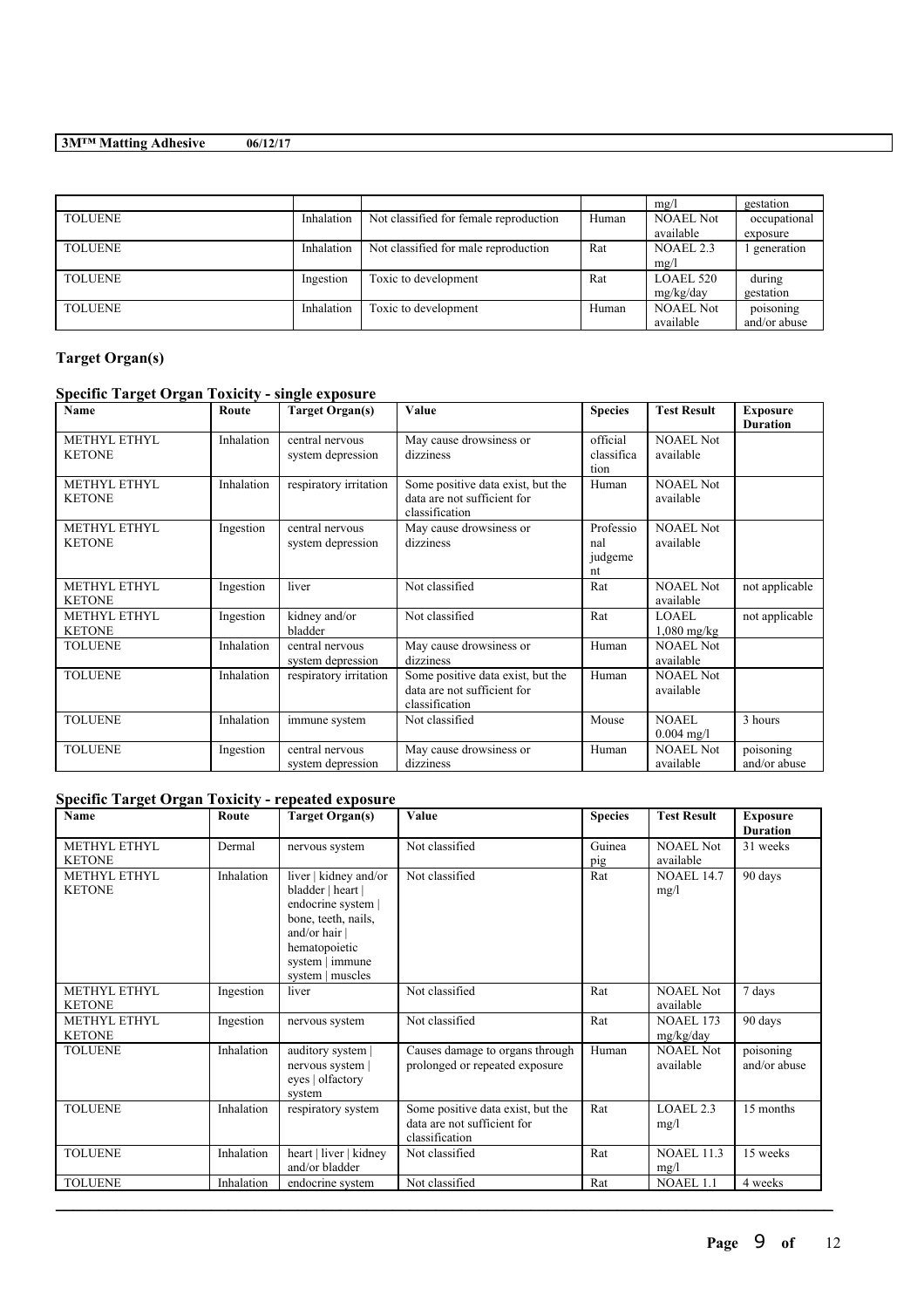|                |            |                       |                                   |          | mg/l             |              |
|----------------|------------|-----------------------|-----------------------------------|----------|------------------|--------------|
| <b>TOLUENE</b> | Inhalation | immune system         | Not classified                    | Mouse    | <b>NOAEL Not</b> | 20 days      |
|                |            |                       |                                   |          | available        |              |
| <b>TOLUENE</b> | Inhalation | bone, teeth, nails,   | Not classified                    | Mouse    | <b>NOAEL 1.1</b> | 8 weeks      |
|                |            | and/or hair           |                                   |          | mg/l             |              |
| <b>TOLUENE</b> | Inhalation | hematopoietic         | Not classified                    | Human    | <b>NOAEL Not</b> | occupational |
|                |            | system   vascular     |                                   |          | available        | exposure     |
|                |            | system                |                                   |          |                  |              |
| <b>TOLUENE</b> | Ingestion  | nervous system        | Some positive data exist, but the | Rat      | <b>NOAEL 625</b> | 13 weeks     |
|                |            |                       | data are not sufficient for       |          | mg/kg/day        |              |
|                |            |                       | classification                    |          |                  |              |
| <b>TOLUENE</b> | Ingestion  | heart                 | Not classified                    | Rat      | <b>NOAEL</b>     | 13 weeks     |
|                |            |                       |                                   |          | 2,500            |              |
|                |            |                       |                                   |          | mg/kg/day        |              |
| <b>TOLUENE</b> | Ingestion  | liver   kidney and/or | Not classified                    | Multiple | <b>NOAEL</b>     | 13 weeks     |
|                |            | bladder               |                                   | animal   | 2,500            |              |
|                |            |                       |                                   | species  | mg/kg/day        |              |
| <b>TOLUENE</b> | Ingestion  | hematopoietic         | Not classified                    | Mouse    | <b>NOAEL 600</b> | 14 days      |
|                |            | system                |                                   |          | mg/kg/day        |              |
| <b>TOLUENE</b> | Ingestion  | endocrine system      | Not classified                    | Mouse    | <b>NOAEL 105</b> | 28 days      |
|                |            |                       |                                   |          | mg/kg/day        |              |
| <b>TOLUENE</b> | Ingestion  | immune system         | Not classified                    | Mouse    | <b>NOAEL 105</b> | 4 weeks      |
|                |            |                       |                                   |          | mg/kg/day        |              |

### **Aspiration Hazard**

| Name   | $-1$<br>⁄ alue                       |
|--------|--------------------------------------|
| $\sim$ | hazard<br>783<br>וו<br>. ASDII ation |

Please contact the address or phone number listed on the first page of the SDS for additional toxicological information **on this material and/or its components.**

# **SECTION 12: Ecological information**

### **Ecotoxicological information**

Please contact the address or phone number listed on the first page of the SDS for additional ecotoxicological information on this material and/or its components.

### **Chemical fate information**

Please contact the address or phone number listed on the first page of the SDS for additional chemical fate information on this material and/or its components.

# **SECTION 13: Disposal considerations**

### **13.1. Disposal methods**

Dispose of contents/ container in accordance with the local/regional/national/international regulations.

Incinerate in a permitted waste incineration facility. Empty drums/barrels/containers used for transporting and handling hazardous chemicals (chemical substances/mixtures/preparations classified as Hazardous as per applicable regulations) shall be considered, stored, treated & disposed of as hazardous wastes unless otherwise defined by applicable waste regulations. Consult with the respective regulating authorities to determine the available treatment and disposal facilities.

 $\mathcal{L}_\mathcal{L} = \mathcal{L}_\mathcal{L} = \mathcal{L}_\mathcal{L} = \mathcal{L}_\mathcal{L} = \mathcal{L}_\mathcal{L} = \mathcal{L}_\mathcal{L} = \mathcal{L}_\mathcal{L} = \mathcal{L}_\mathcal{L} = \mathcal{L}_\mathcal{L} = \mathcal{L}_\mathcal{L} = \mathcal{L}_\mathcal{L} = \mathcal{L}_\mathcal{L} = \mathcal{L}_\mathcal{L} = \mathcal{L}_\mathcal{L} = \mathcal{L}_\mathcal{L} = \mathcal{L}_\mathcal{L} = \mathcal{L}_\mathcal{L}$ 

**EPA Hazardous Waste Number (RCRA):** D001 (Ignitable), D035 (Methyl ethyl ketone)

# **SECTION 14: Transport Information**

For Transport Information, please visit http://3M.com/Transportinfo or call 1-800-364-3577 or 651-737-6501.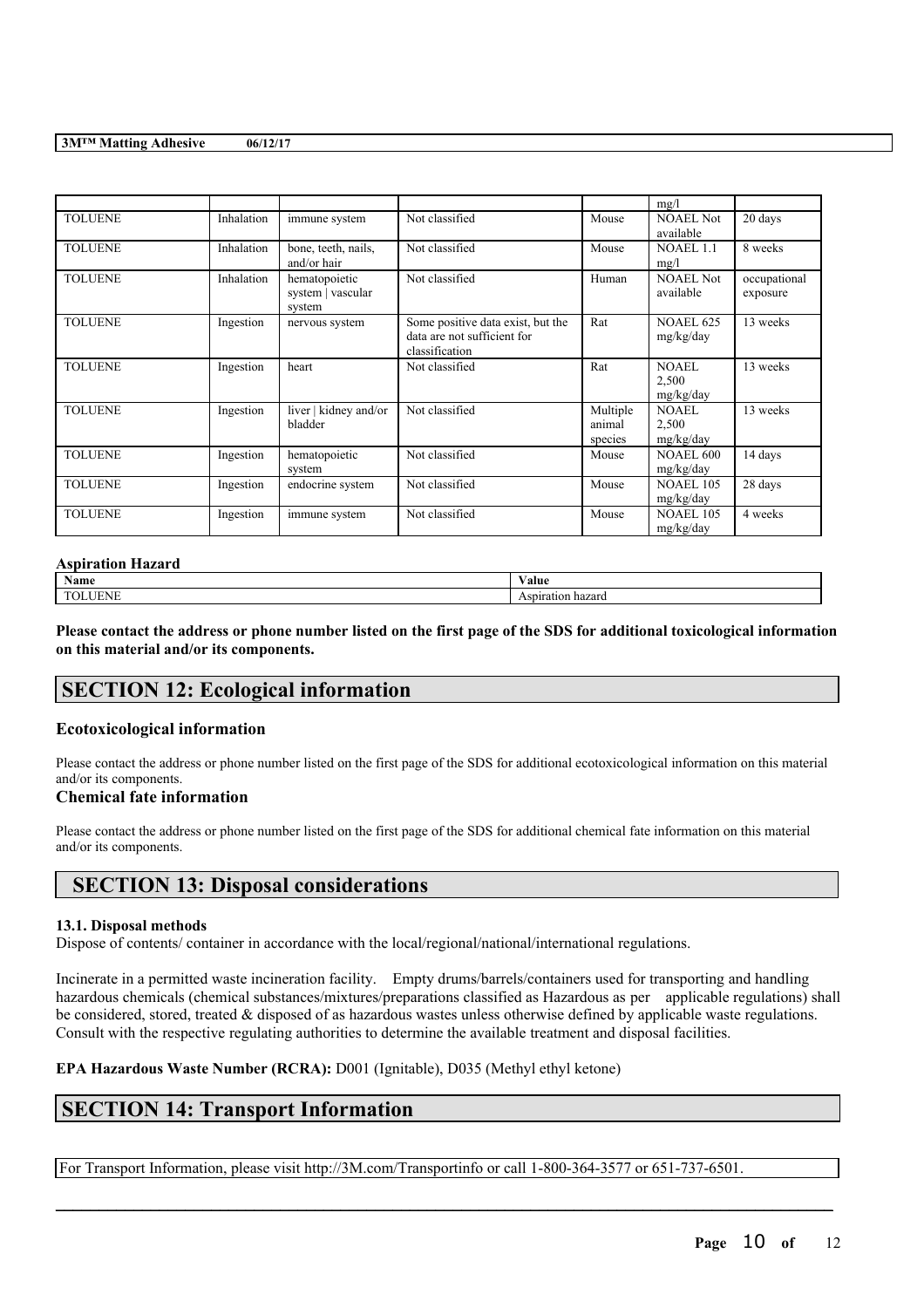# **SECTION 15: Regulatory information**

### **15.1. US Federal Regulations**

Contact 3M for more information.

### **311/312 Hazard Categories:**

| Fire Hazard - Yes | Pressure Hazard - No | Reactivity Hazard - No | Immediate Hazard - Yes | Delayed Hazard |
|-------------------|----------------------|------------------------|------------------------|----------------|
| - Yes             |                      |                        |                        |                |
|                   |                      |                        |                        |                |

### **EPCRA 311/312 Hazard Classifications (effective January 1, 2018):**

**Physical Hazards**

Flammable (gases, aerosols, liquids, or solids)

| <b>Health Hazards</b>                                        |
|--------------------------------------------------------------|
| Reproductive toxicity                                        |
| Serious eye damage or eye irritation                         |
| Skin Corrosion or Irritation                                 |
| Specific target organ toxicity (single or repeated exposure) |

### Section 313 Toxic Chemicals subject to the reporting requirements of that section and 40 CFR part 372 (EPCRA):

| <b>Ingredient</b> | <b>C.A.S. No</b> | $\%$ by Wt        |     |
|-------------------|------------------|-------------------|-----|
| <b>TOLUENE</b>    | 108-88-3         | Trade Secret 10 - | -30 |

### **15.2. State Regulations**

Contact 3M for more information.

### **15.3. Chemical Inventories**

The components of this material are in compliance with the provisions of Australia National Industrial Chemical Notification and Assessment Scheme (NICNAS). Certain restrictions may apply. Contact the selling division for additional information.

The components of this product are in compliance with the new substance notification requirements of CEPA.

The components of this material are in compliance with the China "Measures on Environmental Management of New Chemical Substance". Certain restrictions may apply. Contact the selling division for additional information.

The components of this material are in compliance with the provisions of the Korean Toxic Chemical Control Law. Certain restrictions may apply. Contact the selling division for additional information.

The components of this material are in compliance with the provisions of Philippines RA 6969 requirements. Certain restrictions may apply. Contact the selling division for additional information.

The components of this product are in compliance with the chemical notification requirements of TSCA.

Contact 3M for more information.

### **15.4. International Regulations**

Contact 3M for more information.

**This SDS has been prepared to meet the U.S. OSHA Hazard Communication Standard, 29 CFR 1910.1200.**